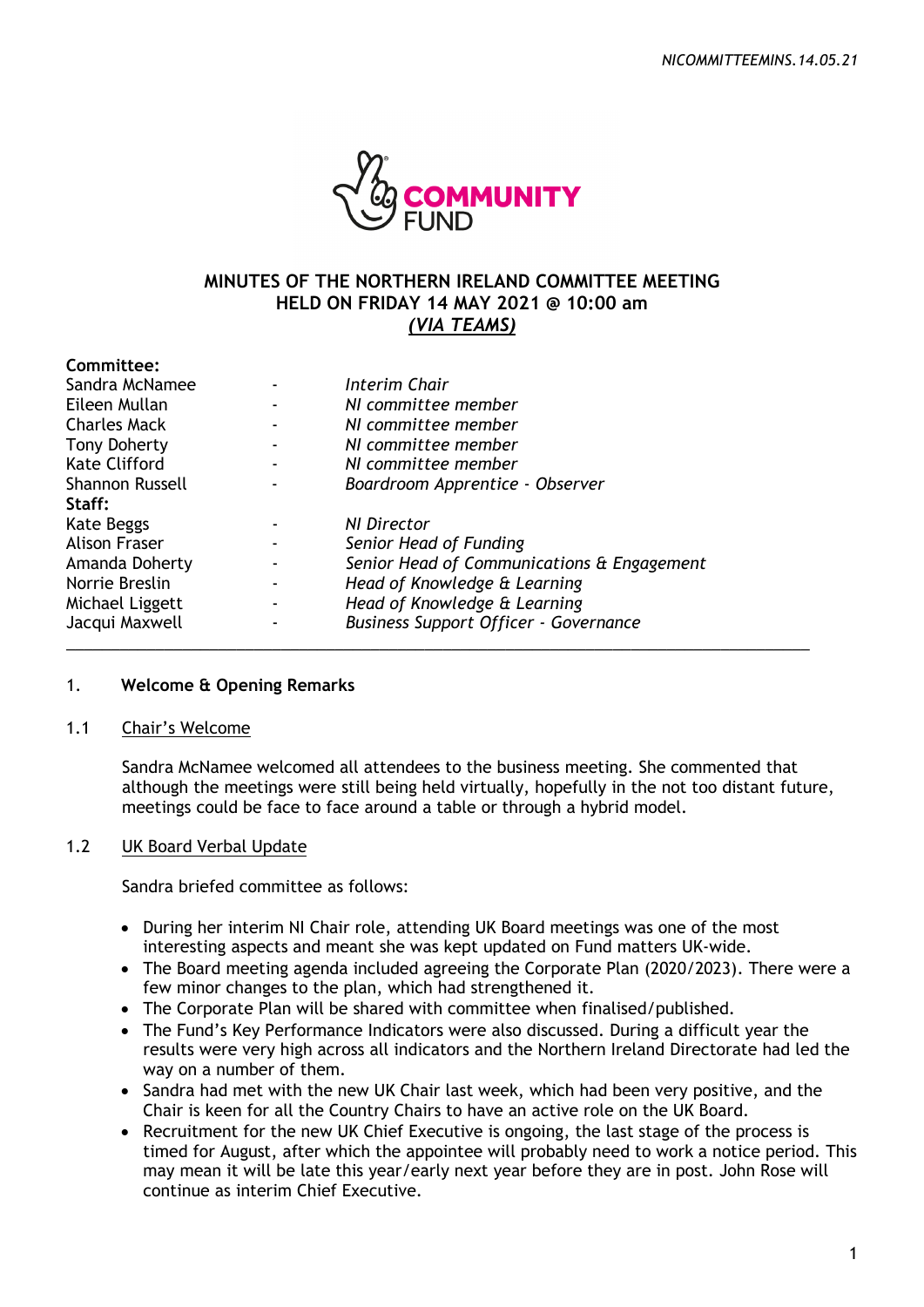# 1.3 UK Funding Portfolio Committee

Committee noted the paper circulated earlier this morning. Eileen Mullan briefed committee on the previous meeting as follows:

- The meeting made decisions on 10 applications, the majority of which were England based, with some connection with the other countries.
- There was one project funded from Wales, which will be shared with committee as soon as possible for learning on what other regions are doing.
- Eileen shared her reflections around the development of some proposals that were presented for decision.
- She has requested more connectivity and communication between UK portfolio colleagues and the countries which would be preferable to needing to feedback after each meeting.
- The next meeting is in June.
- Sandra confirmed that the UK Chair will be chairing these meetings going forward.
- 1.3.1 Committee noted Eileen's comments and agreed that there needed to be closer co-ordination with the countries. Committee asked for clarification on how they can influence the UK portfolio and the test and learn piece of work and how to better highlight the portfolio to the broader NI sector. Eileen has suggested a UK funding summit to bring the regions together, to share some of the funded projects and help ignite interest and motivate a connection. This matter will also be kept on the NI committee meeting agendas going forward and Eileen will keep members updated. *ACTION: E. Mullan*

### 1.4 NI Director's Feedback on Key Corporate Matters

Kate Beggs updated committee as follows:

- The NI Chair appointment announcement should be confirmed in the next couple of weeks.
- Some recruitment had taken place for additional Funding Officers. Resourcing is being kept under very close review in light of the challenges of implementing the Dormant Accounts Fund for the first time.
- The very positive KPIs in Northern Ireland were again acknowledged and how teams have worked together during a very difficult time.
- The NI Directorate Business Plan will be circulated to committee when finalised.

### *ACTION: K. Beggs*

- Working arrangements are being reviewed over the next few months regarding working from home, in the office or through a hybrid option and we need to manage expectations to ensure we deliver our business priorities.
- Committee suggested that it might be helpful to reach out to organisations who have already got their house in order regarding more flexible working practices and consider the possible pitfalls as well as the positives.
- We also need to get back out to the community to engage with our grant holders and stakeholders, develop relationships and amplify their voices. Another priority is to increase our public affairs work with the Executive Departments and ensure that our relationships with sectoral stakeholders are as strong as possible to understand the emerging issues.
- We are currently in an uncertain environment with a comprehensive spending review on the horizon.
- 1.4.1 Sandra thanked Kate for her update and agreed that it was good to take time today to take stock of where the organisation is within the current landscape. It was acknowledged that in terms of the Northern Ireland directorate, our structures and processes, both current and historically were strong. Sandra commented that one of our greatest strengths is our staff and that we should be acknowledging them. Kate and Sandra to discuss how best to do this in a more formal way. *ACTION: S. McNamee/K. Beggs*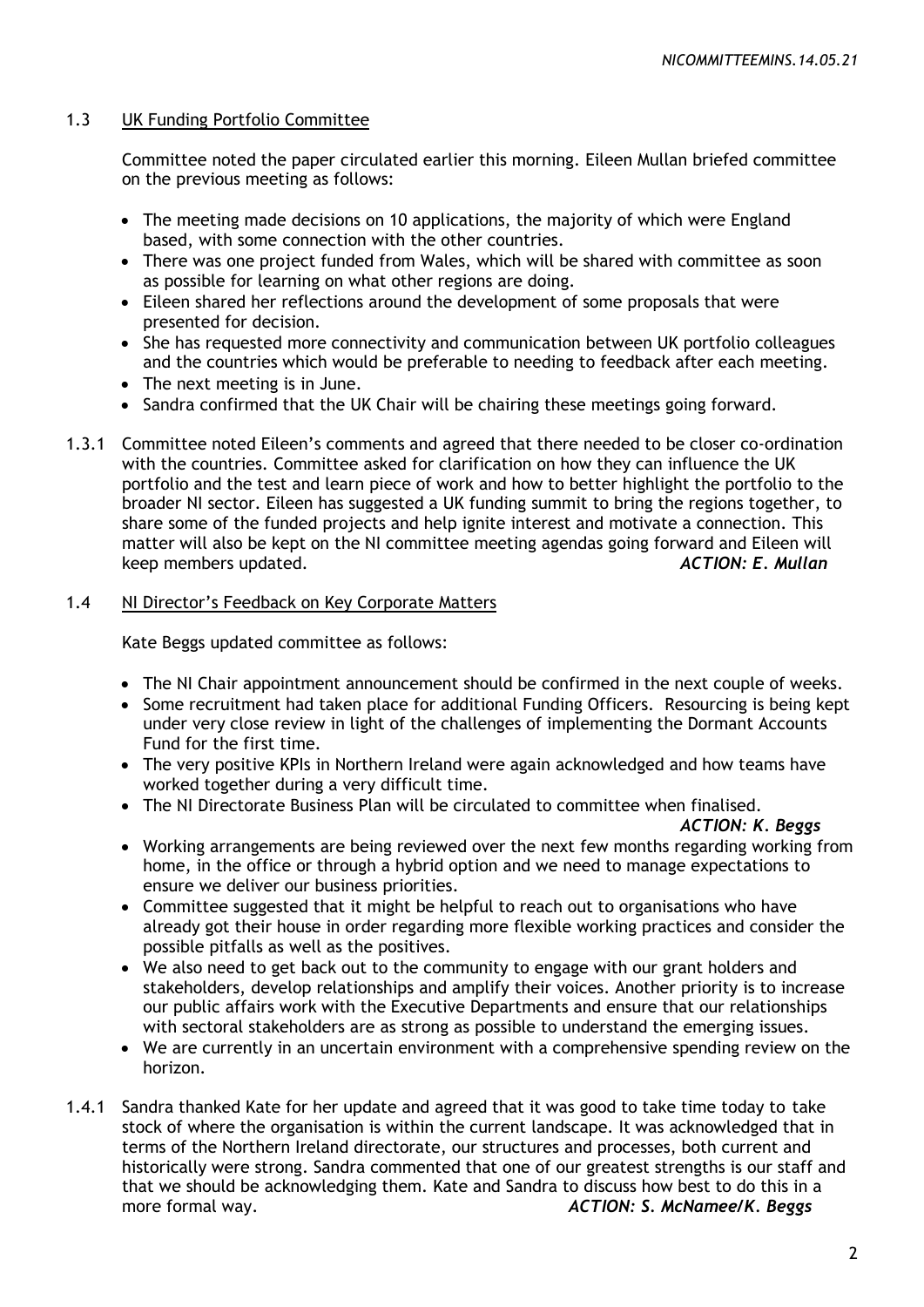# 2. **Governance**

2.1 Apologies

There were none.

### 2.2 Declarations of Interest

Kate Clifford declared that in relation to the Great Ideas agenda item, the Rural Community Network, of which she is Director is a partner in the Community Leadership in the West project funded under the programme. This was not a disqualifiable interest and Kate remained in the room during discussions and decisions.

### 2.3 Previous Minutes

The minutes from the 19 February meeting were agreed as accurate and will be signed by the Interim Chair at a later date.

2.4 NIC Meetings Timetable 2021 Dates were noted.

### 3. **Communications & Engagement**

- 3.1 Committee noted the report for Feb-Apr, which covered the following headings:
	- $\triangleright$  Press highlights and social media engagement
	- $\triangleright$  Dormant Accounts Fund
	- $>$  NLPLL
	- $\blacktriangleright$  Internal communications
	- $\triangleright$  Public affairs
	- $\triangleright$  Digital and social media
	- $\triangleright$  Customer engagement

### 3.2 Amanda highlighted the following:

- The first Dormant accounts announcement helped get the message out regarding the type of proposals that could be supported in the programme.
- Engagement with the Communities Can conference and being able to hear key NI people speak via the virtual event and having a diverse range of community voices and people was a very positive experience.
- Recruitment happening next week for a Communications & Engagement Manager both internally and externally.
- The Funders Forum for NI is developing a web presence and we will be joining other Forum members in a policy horizon scanning exercise in June.
- 3.3. Main discussion points were as follows:
	- i) Sandra commented that the Dormant Accounts coverage and messaging was brilliantly executed and hit the right spot.
	- ii) Committee also agreed that we should not lose the way we now work with technology and what it brings in helping us engage with more people.
	- iii) Kate Clifford fed back on the blogs and that personal stories/customer journeys linked to policies is what people want to hear and they should have a bigger reach and be shared around the sector. They will also help in getting the difficult stories out through a human-interest story.

### 4. **NI Portfolio Stats/Programmes Pipeline Data/COVID-19/Dormant Accounts Reports**

### 4.1 NI Portfolio & Pipeline Reports

Alison Fraser updated committee on the key points contained in the NI Portfolio Overview and the Pipeline reports as follows: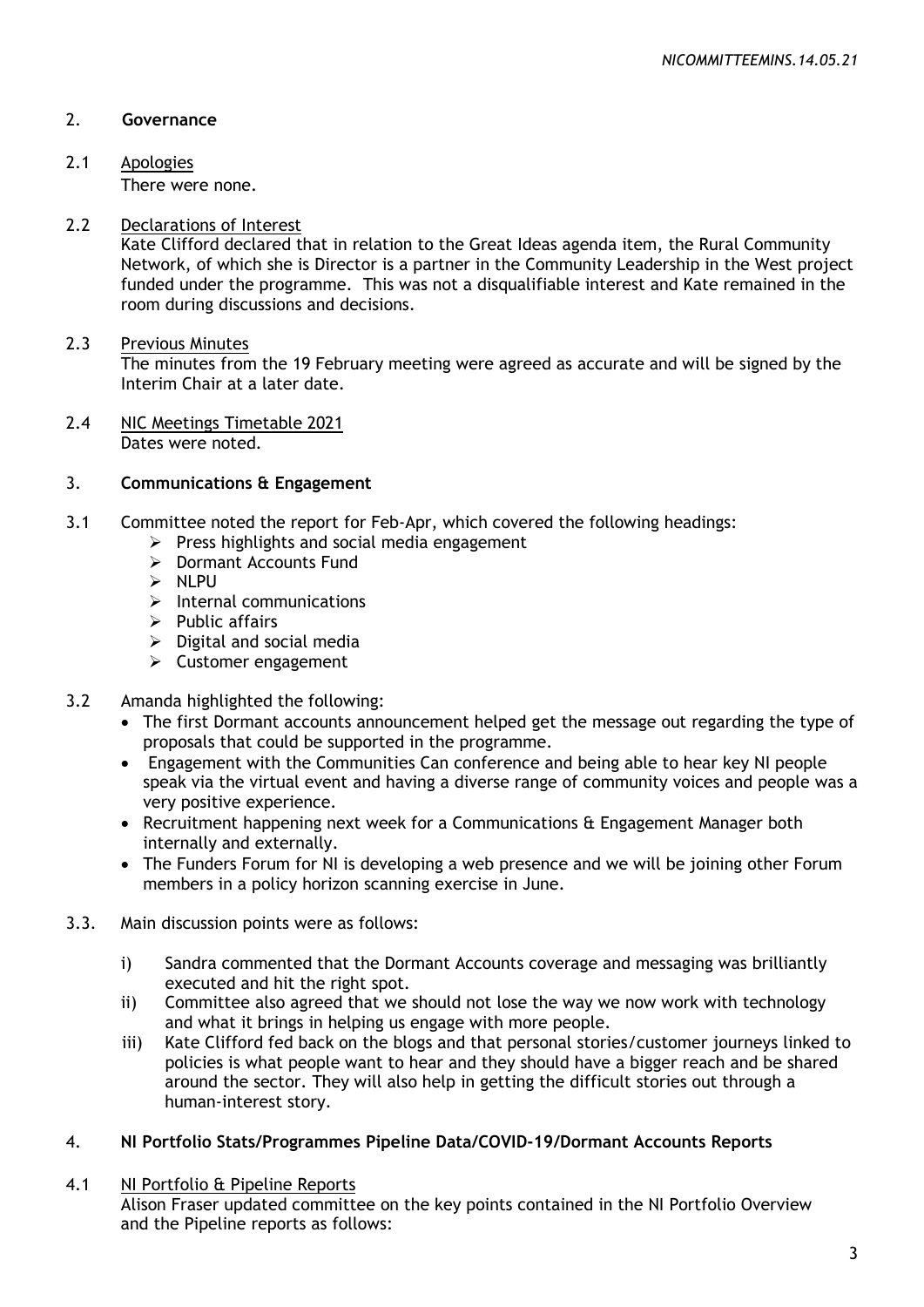- $\triangleright$  Awards for All reduced budget (i.e. 5m to 4.5m), will be kept under review.
- $\triangleright$  Demand is healthy for People & Communities and Empowering Young People when they are looked at together.
- $\geq$  The 18 June meeting will have 18 applications for decision, which is one of the biggest meetings we will have had and will mean some difficult decisions for committee. This is in relation to the available budget and the fact that the programmes have been extended to March 2022, thus needing to spread the budget to meet this timeline.
- $\triangleright$  The September meeting currently has 11 applications, which again will mean about a 50-60% success rate.
- $\triangleright$  We will be sending a list of the projects going to decision meetings in advance, so that members can declare any conflicts of interest to help manage the process effectively.
- $\triangleright$  We are also going to review the format of the pipeline document to make it easier to digest.
- 4.1.1 The main discussion points were as follows:
	- i) Committee commented that the pipeline report was a really useful document and that the information was all there.
	- ii) It was for committee to look through this document and declare their interests in good time but receiving a list in advance with a short blurb about the projects would be very useful to safeguard that conflicts of interest are caught. It was acknowledged however that members may not notice them all until they receive the full assessment reports and that training was being planned around conflicts of interest for both committee and relevant staff.
	- iii) Committee noted the numbers for the June meeting and agreed that it was doable over one day and although they are two separate meetings, they fall under one budget.
- 4.2 COVID-19 Report
- 4.2.1 Committee noted the infographic, which showcased the work over that period.

The main discussion points were as follows:

- i) Alison reported that customers have fed back on how agile we had been. We were able to make quick decisions with responsive funding and shift priorities as needed.
- i) Committee thought it was a really positive report with great figures and progress.
- ii) Committee really liked the report presentation, which made things very clear. The patterns should be widely publicised externally as learning for other funders and departments. Consider adding a short introductory paragraph and some quick key facts. Amanda confirmed that this data is used for stakeholder engagement.
- iii) COVID-19 Charities Fund report will also be shared with external stakeholders and there had also been very positive feedback on how we delivered the programme.
- 4.3 Dormant Accounts
- 4.3.1 Committee noted the infographic.

The main discussion points were as follows:

- i) Alison reported that we have received a large number of applications and enquiries.
- ii) It has been a steep learning curve for the Funding Team and assessments are taking longer to complete as we are learning along the way regarding the strategic impact and change the funding will make to the organisations versus project delivery.
- iii) The next delegated decision meeting is in June.
- iv) Committee reported that Dormant is still being viewed in some quarters as a programme for project funding and we need to hold our nerve as we did when People in the Lead was first introduced.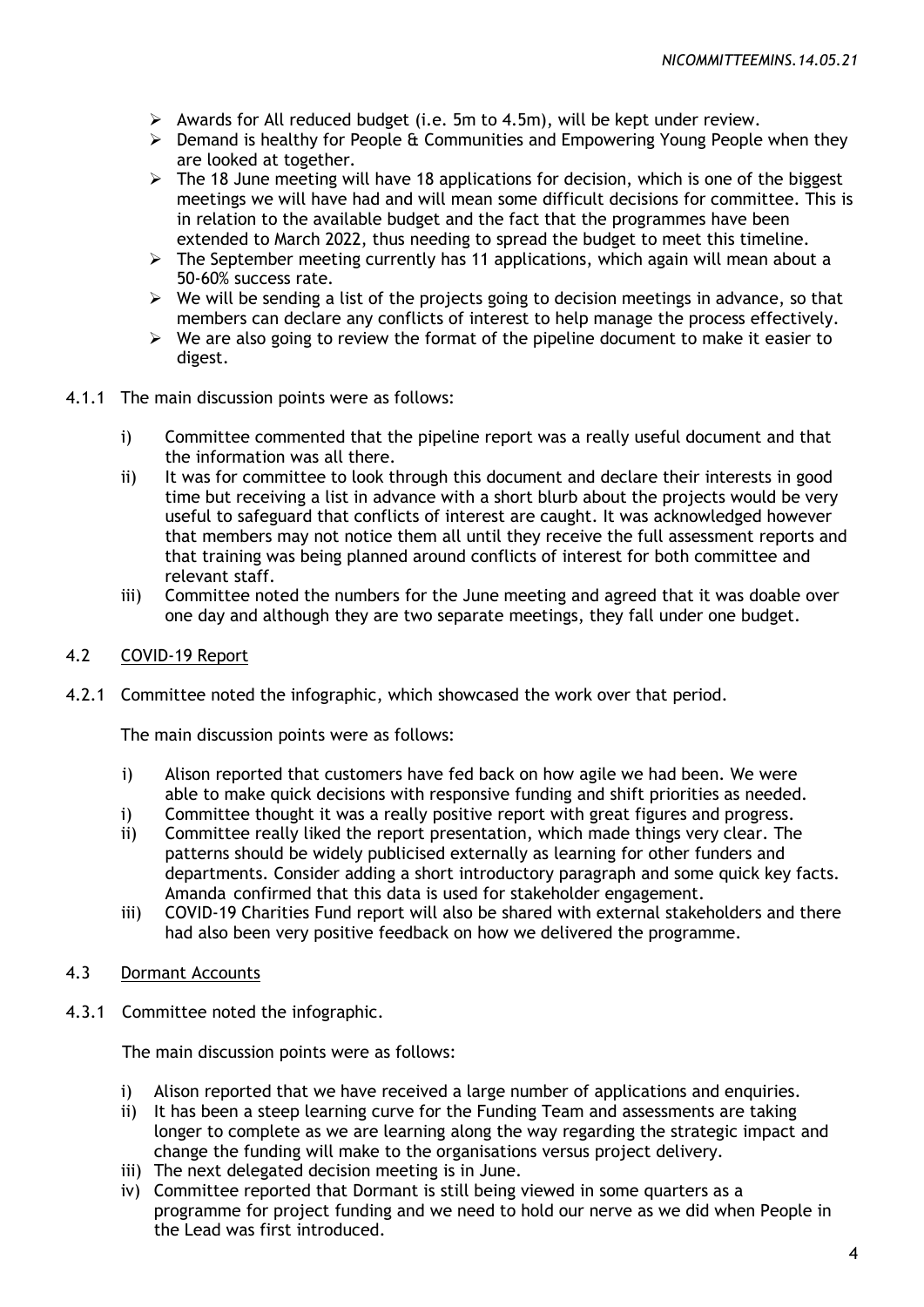- v) Funding Officers are trying to be proactive as part of the assessments to help manage people's understanding on why they are unsuccessful.
- vi) Regarding the urban-v-rural split, it is still very early days. We will be monitoring the balance going forward and getting the right messages out around promoting the programme and the fact that it will be very competitive and that projects need to meet the programme aims. We are all still learning and will share our messaging through various events.
- vii) Regarding the name Dormant Accounts, it doesn't tell you about the programme and what it is there to do. Name suggestions are welcome from committee, especially if there's a future expansion to the scheme.
- viii) Committee noted the current strategic projects and that the first strategic decision is being held on Thursday 24 June. Committee attendees have been confirmed for both the pre-meet and the decision making but can be reviewed if we have a new Chair by that date.

# 5. **Environmental Top-ups** *(paper 01)/***Participatory Grant Making** *(paper 02)*

### 5.1 Environmental Top-ups

*Further to the agreement to proceed with Environmental Top Ups for existing grant holders at the 16 October 2020 meeting, this paper provides an update on progress.*

- 5.1.1 Alison reported that Action Renewables had contacted the 20 groups and visited 11 sites. Some of the groups already have solar panels, which we weren't initially aware of, but there have been other opportunities to look for efficiencies. Progress is ongoing and it has been very well received by the grant holders.
- 5.1.2 The main discussion points were as follows:
	- i) Members were very impressed that this had been initially discussed in October and how far the programme had come.
	- ii) There will be learning from Wales and NI Funding Manager Mark Creaney has a keen interest and knowledge in the subject so is well placed to lead.
	- iii) We are also increasing awareness on how environmental interventions can make a difference to community buildings and their sustainability.
	- iv) We will also be able to measure the grant impact.

### 5.2 Participatory Grant Making

*Further to the agreement to proceed with a participatory grant making pilot with BAME communities at the 16 October 2020 meeting, this paper provides an update on progress.*

- 5.2.1 Alison reported that 47 participants have been invited to facilitated sessions in May and June to help build the relationships within the Northern Ireland BAME sector.
- 5.2.2 The main discussion points were as follows:
	- i) Members thought it was a great achievement to get to this stage in such a short amount of time and was good that there are linkages with UK colleagues.
	- ii) 47 was an excellent number to reach.
	- iii) Committee were reassured that communication was landing the right way regarding any language barriers and Sara Houston, Knowledge & Learning Manager had done a lot of work on this matter.
	- iv) We are not relying solely on blogs as a communication tool and this has mostly been offline.
	- v) Committee liked the proactive approach and ownership and it will be good to hear in the future how the sessions have been received.
	- vi) It was a timely intervention and a good fit considering the EDI work taking place across the Fund.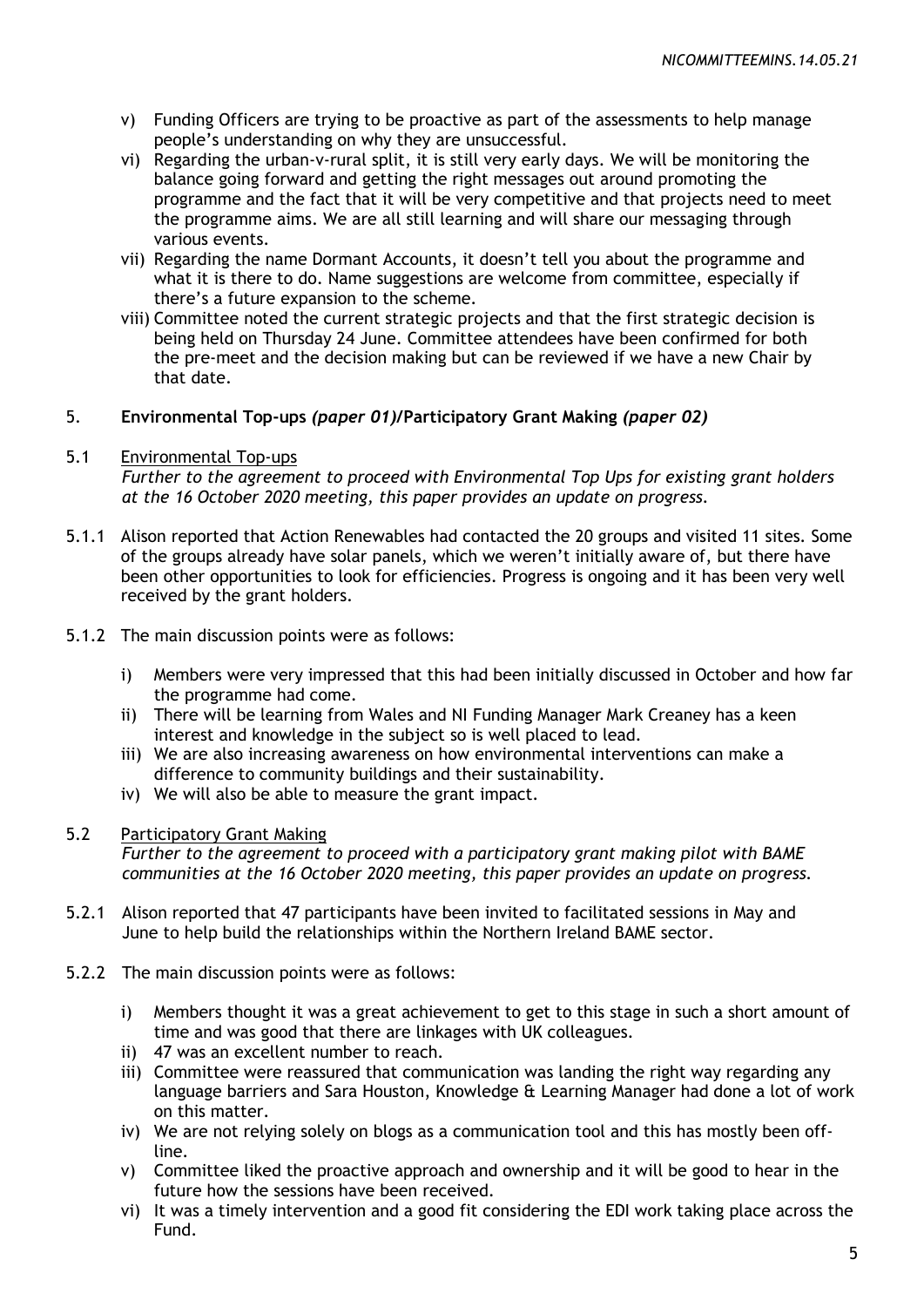vii) The only aspect committee thought was missing was socially housed refugees. They are a transient community who have no status and are under heard. Kate Beggs noted that this is likely to be covered in exploratory discussions and Sara Houston can attend the next committee meeting to give an update. *ACTION: N. Breslin*

### 6. **Portfolio Review/Transitional Approach** *(paper 03 enclosed)*

*This paper provides an update on portfolio review discussions to date and proposes a new, transitional approach to the review to allow us to better respond to new and emerging needs. This paper should be read in conjunction with NIC paper 04 (EYP) and NIC paper 05 (Great Ideas).*

*Kate Beggs set some context for discussions.*

- 6.1 Norrie Breslin reported that delivering our current portfolio has been a big change in the way we work, we have made changes gradually with a more considered and flexible approach from previous ways of working.
- 6.2 Committee noted the paper and were asked:
	- To adopt a transitional approach to portfolio review and continue to fund through our existing standard programmes throughout financial year 2022/23.
	- To work towards a public announcement of this approach in May/June to ensure that it is effectively communicated to key audiences.
- 6.3 *Committee agreed the transitional approach and the fact that stakeholders had been listened to with regards to what was needed at this point in time and considering the events of the previous year. It was a pragmatic approach to keep our options open to address any future needs that may arise in changing funding and organisational environments. Programmes will be phased out rather than closing on a certain date.*

# 7. **Funding for Young People** *(paper 04 enclosed)*

*This paper presents a summary of our learning from the Empowering Young People programme and proposes that we continue to provide a specific funding programme for children and young people as a transition to 2023. This paper should be read in conjunction with NIC paper 03 (transitional approach)*

- 7.1 Committee noted the paper and were asked to:
	- Agree that we continue to fund through Empowering Young People through 2022, but move to a single decision-making forum from January 2022
	- Agree that the tenure of our current cohort of young people should come to an end in December 2021 as planned, but that we work to recruit a new youth advisory panel with a wider remit before the end of this year.
- 7.2 Main discussion points were as follows:
	- i) Joe Rich, the Fund's Head of Youth Voice had spoken to committee members recently about the background of the NI young people panel and they were encouraged by her enthusiasm to take this work forward. She is recruiting an Engagement Officer to help support this work.
	- ii) How do we move to one decision making fora, not just for young people but to also include less heard and a diverse range of voices?
	- iii) *Some suggestions were made:* We should pause and be proud of EYP and what we have funded through the programme; fully consult with the young people about future plans; celebrate and thank the young people and staff who made it happen; we have put young people much more in the lead in their communities through the programme and they have grown and become much more confident; have a young person as Chair and include young people in all programme co-designing and decision making.